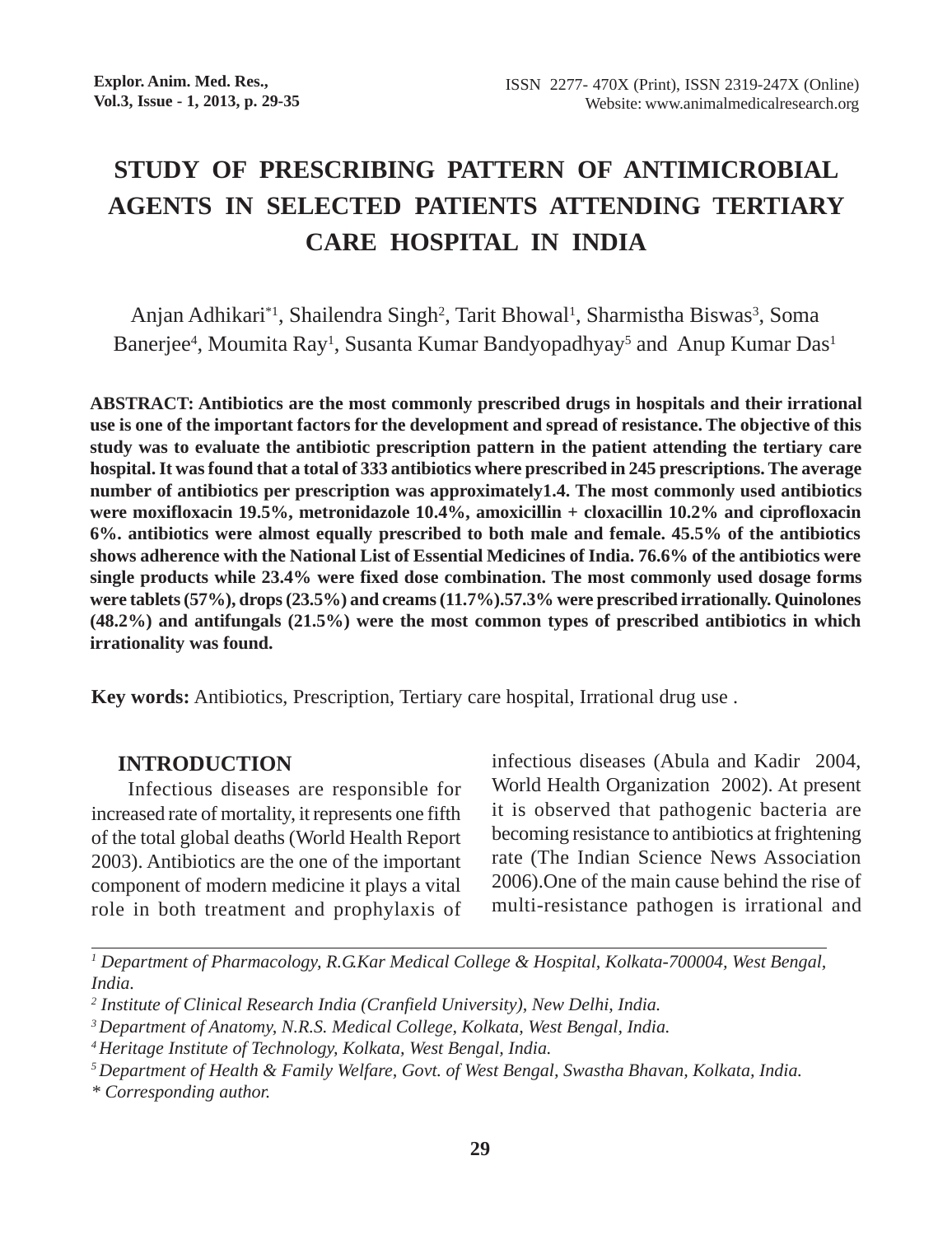improper use of antibiotics, resulting in serious health hazards to human beings (World Health Organization 2008). World Health Organization (WHO) considered antibiotic abuse as a serious international concern and recognised antibiotic use as a priority in their rational drug use campaign (World Health Organization 2001). Antibiotics resistance now recognised as a world's most serious public health problem that endangers lives of both current and future generations (Abula and Kadir 2004).

Antibiotics are most commonly prescribed drugs in tertiary care hospitals; more than 30% of the hospitalised patients were treated with antibiotics (Shankar *et al*. 2003, Fonseca and Conterno 2004). Rational use of antibiotics is very important to ensure the optimum treatment outcomes and to limit the emergence of bacterial resistance(Shankar *et al*. 2003). Several authors have reported about the expensive, indiscriminate and excessive use of antibiotics that result in antibiotic resistance (Kollef 2001, Niederman 2003, Pulcine *et al.* 2006).

Objective of the study is to determine the antibiotic use in OPD of a tertiary care hospital and to estimate the adherence of prescription to antibiotics to National List of Essential Medicines of India. Other objectives are to determine the rationality in the prescription of antibiotics, to evaluate the most frequently used dosage form of antibiotics.

## **MATERIALS AND METHODS**

This study was conducted in out patient department (OPD) of R.G. Kar Medical College, a tertiary care hospital situated in Kolkata, West Bengal, India.

This study was a cross-sectional study of one month. The sample size was 245. Patient attending OPD of the hospital was included in the study after written consent. Photo copies of the prescriptions were used to collect the data. Basic demographic information and details of the prescribed antibiotics and their prescribing patterns were noted. Prescriptions of antibiotics were termed to be irrational if either of diagnosis/dose/frequency/duration/strength were not mentioned in the prescription.

Inclusion criteria of the present study was patient attending the OPD of R.G. Kar Medical College & Hospital, willing to participate in the study, whom an antibiotic was prescribed, latest prescription of OPD as per date & legible prescriptions, exclusion criteria was all emergency cases & illegible prescriptions.

# **RESULTS AND DISCUSSION**

For a period of one month a total of 245 legible prescriptions in which an antibiotic was prescribed were selected in this study. Out of total 245 patients 50.2% were male while remaining 49.8% were female. The mean for the patient age was 31.7. It was found that a total of 333 antibiotics where prescribed in 245 prescriptions. The average number of antibiotics per prescription was approximately1.4. Several antibiotics had been prescribed to the patients, but the most commonly used antibiotics were moxifloxacin 65 (19.5%), metronidazole 35  $(10.4\%)$ , amoxicillin + cloxacillin 34 (10.2%), ciprofloxacin 20 (6%) followed by the other antibiotics. The most common class of antibiotic in this study were quinolones 94 (28.25%) followed by penicillin's 58 (17.4%) and antifungal 51(15.3%). Details of the other commonly prescribed class of antibiotics were given in Table 1. No prescription was available containing anti-tubercular, antileprotic, antiviral, carbapenem, chloramphenicol, oxazolidinones.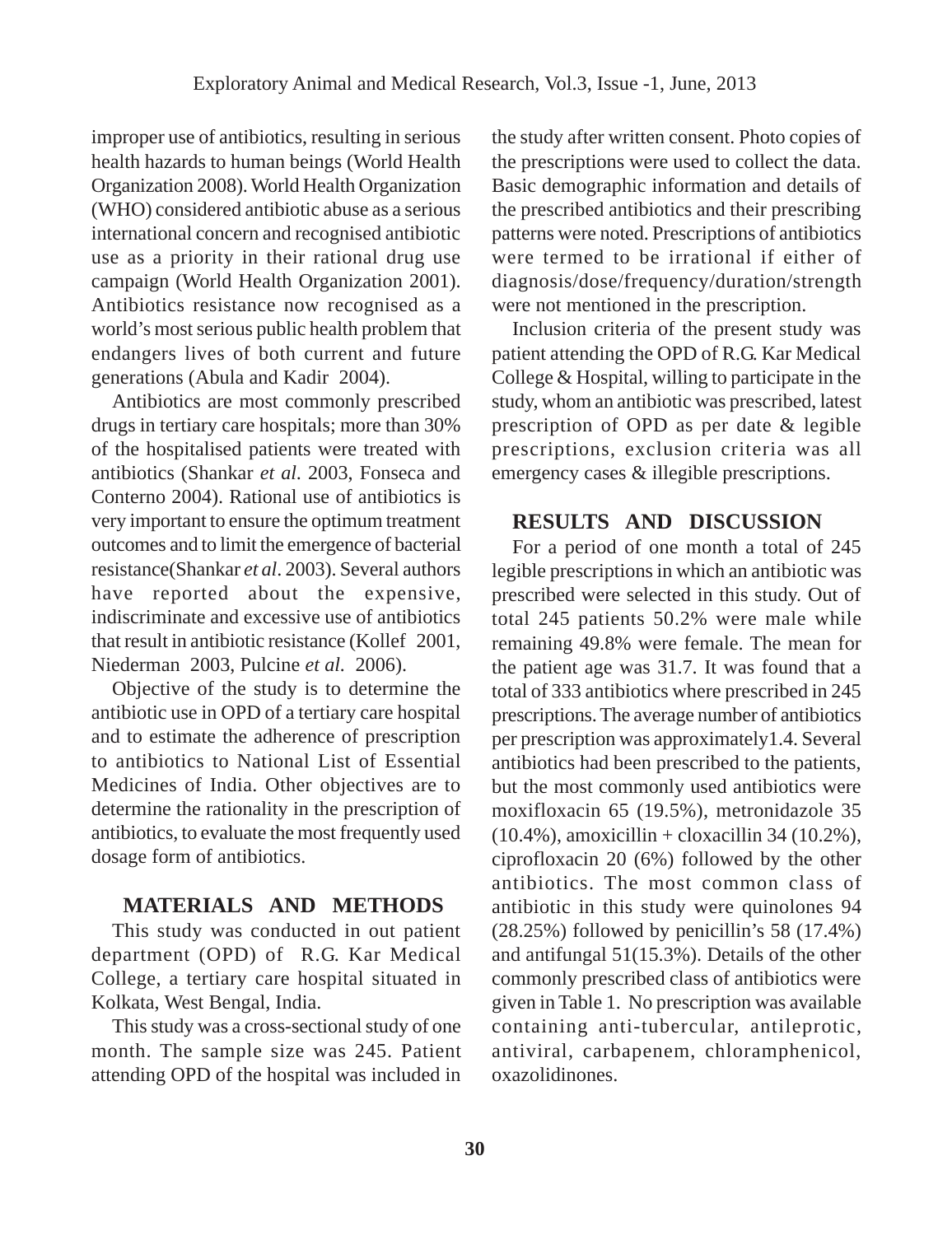| Group                 |     | <b>Number Percentage</b> |
|-----------------------|-----|--------------------------|
| Penicillin's          | 58  | 17.4                     |
| Cephalosporins        | 24  | 7.2                      |
| Aminiglycosides       | 18  | 5.4                      |
| Tetracycline          | 6   | 1.8                      |
| Macrolides            | 15  | 4.5                      |
| Quinolones            | 94  | 28.2                     |
| Sulphonamides         | 19  | 5.7                      |
| Antifungal            | 51  | 15.3                     |
| Antimalarials         | 2   | 0.6                      |
| Antiprotozoal         | 34  | 10.3                     |
| <b>Antihelmintics</b> | 12  | 3.6                      |
| Total                 | 333 | 100                      |

**Table 1: Categories of most commonly used class of antibiotics. (n= 333)**

In this study it was seen that antibiotics were almost equally prescribed to both male and female. 69.9% of the total prescribed antibiotics where of broad spectrum. Only 45.10% of the antibiotics showed adherence with the National List of Essential Medicines of India (Fig. 1). 87.7% of the antibiotics were most commonly prescribed by their brand name. Out of total 333 prescribed antibiotics it was found that 76.6% were single products while 23.4% were fixed dose combination (Fig. 2). During the prescription evaluation for antibiotic it was found that provisional, differential diagnosis and finding were not properly mentioned in

27.4%, 58.8% and 60.5 % of the cases where an antibiotic was prescribed. Antibiotics had been prescribed by using various dosage forms but most commonly used dosage forms were tablets  $(57\%)$ , drops  $(23.5\%)$  and creams (11.7%) followed by syrup (3.9%) and capsule (3.9%) summarized in Table 2.

During the analysis of antibiotic prescription for rationality it was seen that out of total 333 prescribed antibiotics 57.3% were prescribed irrationally (Table 3). Quinolones (48.2%) and antifungals (21.5%) were the most common types of prescribed antibiotics in which irrationality was found followed by aminoglycoside (9.9%), sulphonamides (7.9%), penicilline (7.3%), macrolides (3.7%) and cephalosporins (1.5%). Data are summarized in Table 3. Antibiotics per prescription are an indicator & study reveals that out of 245 prescriptions a total of 333 antibiotics were prescribed *i.e.,* number of antibiotics per prescription was approximately 1.4. The data's are slightly higher than the other studies which were conducted in other parts of India as well

**Table 2: Most commonly used dosage form (n=333)**

| <b>Dosage</b><br>from | <b>Number</b><br>of antibiotics | <b>Percentage</b> |
|-----------------------|---------------------------------|-------------------|
| <b>Tablets</b>        | 190                             | 57%               |
| Injections            |                                 | $0\%$             |
| Syrups                | 13                              | 3.9%              |
| Capsule               | 13                              | 3.9%              |
| <b>Drops</b>          | 78                              | 23.5%             |
| Cream                 | 39                              | 11.7%             |
| <b>Total</b>          | 333                             | <b>100</b>        |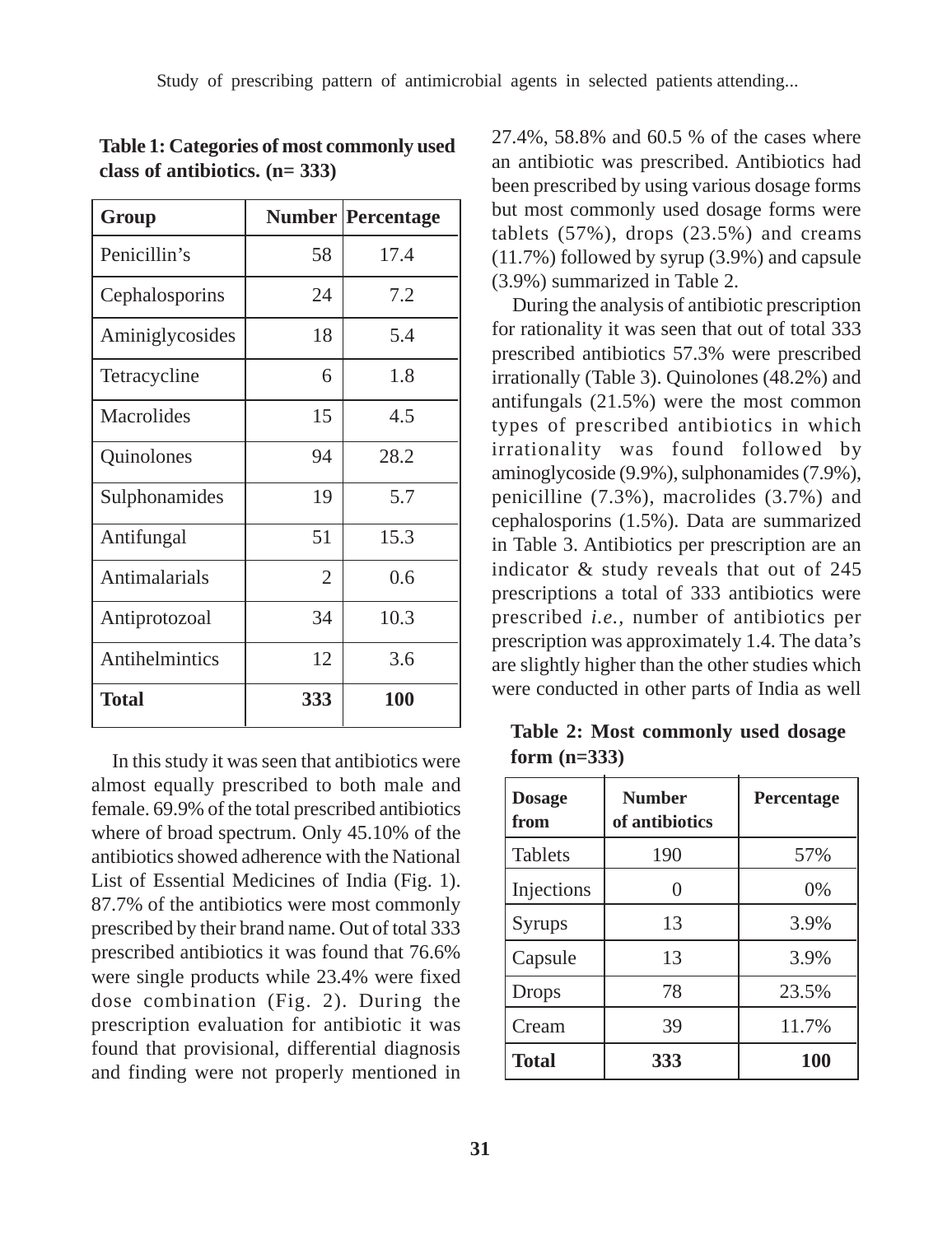|                                                      | <b>Total Number of antibiotics</b> |               | Cases of irrationality in prescription of antibiotics |  |  |
|------------------------------------------------------|------------------------------------|---------------|-------------------------------------------------------|--|--|
| 333                                                  |                                    | $191(57.3\%)$ |                                                       |  |  |
| Classes of antibiotic where irrational use was found |                                    |               |                                                       |  |  |
| <b>SN</b>                                            | <b>Antibiotic</b>                  | <b>Number</b> | Percentage                                            |  |  |
|                                                      | Penicillin                         | 14            | 7.3                                                   |  |  |
| 2                                                    | Cephalosporins                     | 3             | 1.5                                                   |  |  |
| 3                                                    | Aminiglycosides                    | 19            | 9.9                                                   |  |  |
| $\overline{4}$                                       | <b>Macrolides</b>                  | 7             | 3.7                                                   |  |  |
| 5                                                    | Quinolones                         | 92            | 48.2                                                  |  |  |
| 6                                                    | Sulphonamides                      | 15            | 7.9                                                   |  |  |
| 7                                                    | Antifungal                         | 41            | 21.5                                                  |  |  |
| <b>Total</b>                                         |                                    | 191           | 100                                                   |  |  |

**Table 3: Analysis of cases of irrationality in prescription of antibiotics (n=333)**

as in the world (Abula and Kadir 2004, Ganguly and Arora 2011, Goosens *et al.* 2005, Tunger *et al.* 2009).

In the present study moxifloxacin (19.5%), metronidazole (10.4%), amoxicillin + cloxacillin (10.2%), ciprofloxacin (6%), fluconazole (4.8%) and fusidic acid (4.5%), were the prescribed antibiotics in all the OPD of R.G. Kar Medical College followed by amoxicilline + clavulanic acid  $(4.3\%)$ , albendazole (3.7%) and amoxicilline (3.3%) and some other antibiotics. The most common class of antibiotic in this study were quinolones (28.25%) followed by penicillin's (17.4%) and antifungal 15.3%. Survey by National Hospital Ambulatory care, USA during eight year period (1992-2000) reported that penicillin, tetracycline, sulphonamide, azithromycin, clarithromycin and quinolones were the most

frequently prescribed antibiotics (McCoig *et al*. 2003).Study from northwest Ethiopia, antibiotic usage in the in-patient department of a teaching hospital for a period of three months showed that ampicillin was the most commonly prescribed drugs for prophylaxis and treatment (Abula and Kadir 2004). Study from Turkey indicates that more than one third of the hospitalized patents were received antibiotics. β-lactam, quinolones and third generation cephalosporins were most frequently prescribed drugs in hospitals of Turkey (Tunger *et al.* 2009). A study in Karnataka, India showed that among the all prescribed antibiotics in all the departments' quinolones and nitromidazoles was the most frequently prescribed antibiotics followed by amino-penicillin combinations (Ganguly and Arora 2011). A similar study in Panjab, India showed that antibiotics were the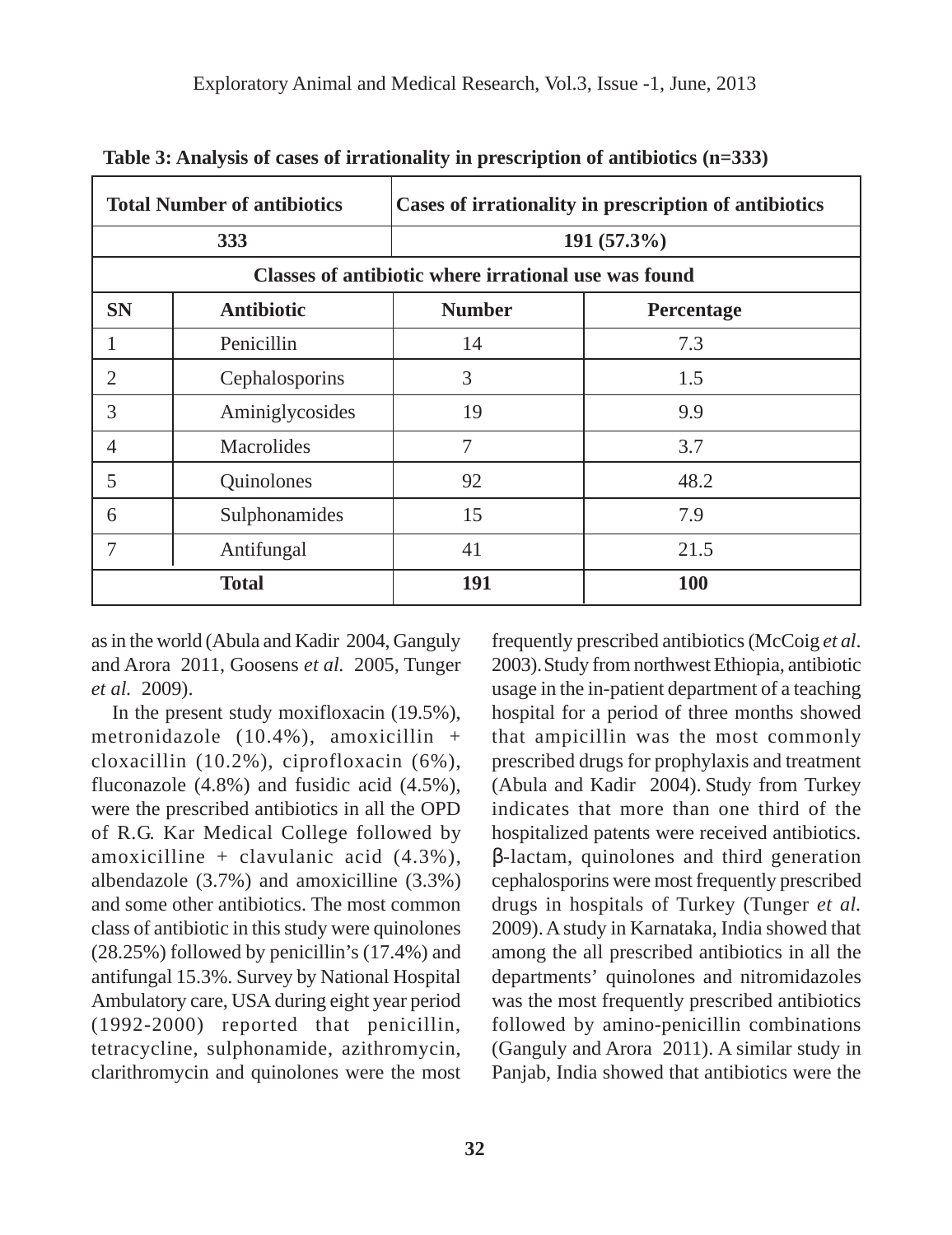Figure 1: Analysis of antibiotics as per National List of Essential Medicines of India (n=333) 54.90% 45.10%

Not P rescribed from NLE M=183

Study of prescribing pattern of antimicrobial agents in selected patients attending...



most frequently drug prescribed in Hospital, which includes amoxicillin (18.04%), ciprofloxacin (15.9%), ofloxacin (14.7%) and erythromycin (11.5%) (Takhar *et al*. 2011).

Prescribed from NLEM=150

It was also observed in the present study that 45.1% of the antibiotics were prescribed from the National List of Essential Medicines of India while remaining 54.9% were not from the list. The data's were very similar to a study conducted in a tertiary care hospital in Pondicherry (Topno *et al.* 2012). The data's are slightly better in case of a similar study conducted in Madhya Pradesh (India) (Bhartiy *et al*. 2008). Similar findings were also reported by some study (Yasmeen *et al*. 2011). The main cause behind this may be, increase in the number of brand drug prescription which is mainly influence by the promotional activities. Proper diagnosis and findings of a disease is very important for prescribing an antibiotic rationally. But in the present study it was found that provisional and differential diagnosis were not mentioned done in 27.4% and 58.8% of the cases respectively while findings were not mentioned in 60.5% of the cases.

Irrational use of antibiotics is a global problem now days. Present study revealed that more than 57% of the antibiotics where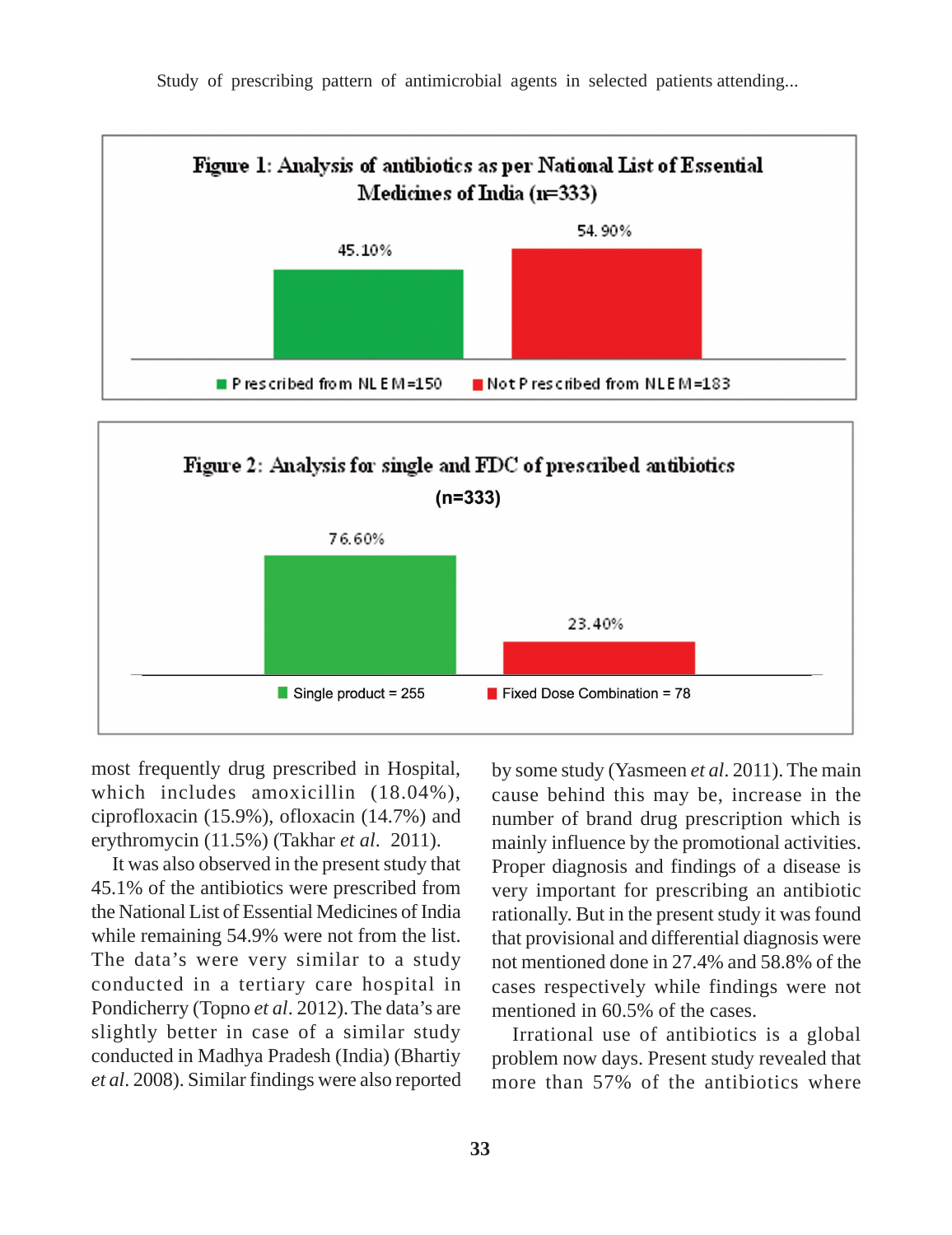prescribed irrationally. This increases the chances of antibiotic resistance. Despite numerous guidelines from governmental and professional groups, there is broad evidence that antibiotics are prescribed inappropriately in upto 50% of the cases (Goldmann *et al.* 1996). It stated that previous efforts have not worked because medical practice is locally driven, and national guidelines simply do not reflect or determine the system of care and the pattern of practice in individual hospitals (Meyer *et al.* 2007). Several studies have also shown that the administration of antibiotics was inappropriate in 22% to 65% of the patients that received treatment (Giammarino *et al*. 2005). Clinicians showed the consequences of the overuse of antibiotics (Giammarino *et al*. 2005).

## **CONCLUSION**

Wide spectrum of clinical diagnoses and a variety of drugs reduces scope for improving rational use of antimicrobial agents. Antibiotics were prescribed on clinical judgments in majority of the patients rather than taking the specimen of blood or urine for culture. The majority of the prescribing patterns of antibiotics were not accordance with the National List of Essential Medicines of India. The branded antibiotics were prescribed more commonly, with result in increased cost. There is a strong need to control the increased trend of poly-pharmacy by using implementing antibiotic policy. Educational interventions emphasizing rational prescribing, along with a multidirectional effort to create an updated local formulary, and a strict antibiotic prescribing policy with the guidelines of standard treatment along with essential and generic drug concept can help significantly to overcome these problems and to reduce the extent of resistance to antibiotics.

#### **REFERENCES**

**Abula T and Kadir M.(2004).** The pattern of antibiotic usage in surgical in-patients of a teaching hospital, northwest Ethiopia. *Ethiop.J. Health Dev*. 18(1): 35-38.

**Bhartiy SS, Shinde M and Tiwari SC.(2008).** Patteren of prescribing practice in the Madhya Pradesh India. *Kathmandu Univ. Med. J*. 6/1(21): 55-59

**Fonseca LG and Conterno LdeO.(2004).** Audit of antibiotic use in a Brazilian university hospital. *The Brazilian J. Infect. Dis.* 8(4): 272- 280.

**Ganguly N and Arora NK.(2011).** Rationalizing antibiotic use to limit antibiotic resistance in India. *Indian J. Med. Res.* 134: 281-294.

**Giammarino LD, Bihl F, Bissig M, Bernasconi B, Cerny A and Bernasconi E. (2005).** Evaluation of prescription practices of antibiotics in a medium sized Swiss hospital. *Swiss. Med. Wkly*. 135: 710- 714.

**Goldmann DA, Weinstein RA, Wenzel RP, Tablan OC, Duma RJ and Gaynes RP. (1996).** Strategies to prevent and control the emergence and spread of antimicrobial-resistant microorganisms in hospitals. A challenge to hospital leadership. *J. Am. Med. Asso.* 275: 234–240.

**Goosens H, Ferech M and Vonder SR. (2005).** Outpatient antibiotic use in Europe and association with resistance: a cross national database study. *Lancet.* 356: 579-587.

**Kollef MH.(2001).** Optimizing antibiotic therapy in the intensive care unit setting. *Crit. Care*. 5: 189- 195.

**McCoig LF, Besser RF and Hughes JM. (2003).** Antimicrobial drug prescription in ambulatory care